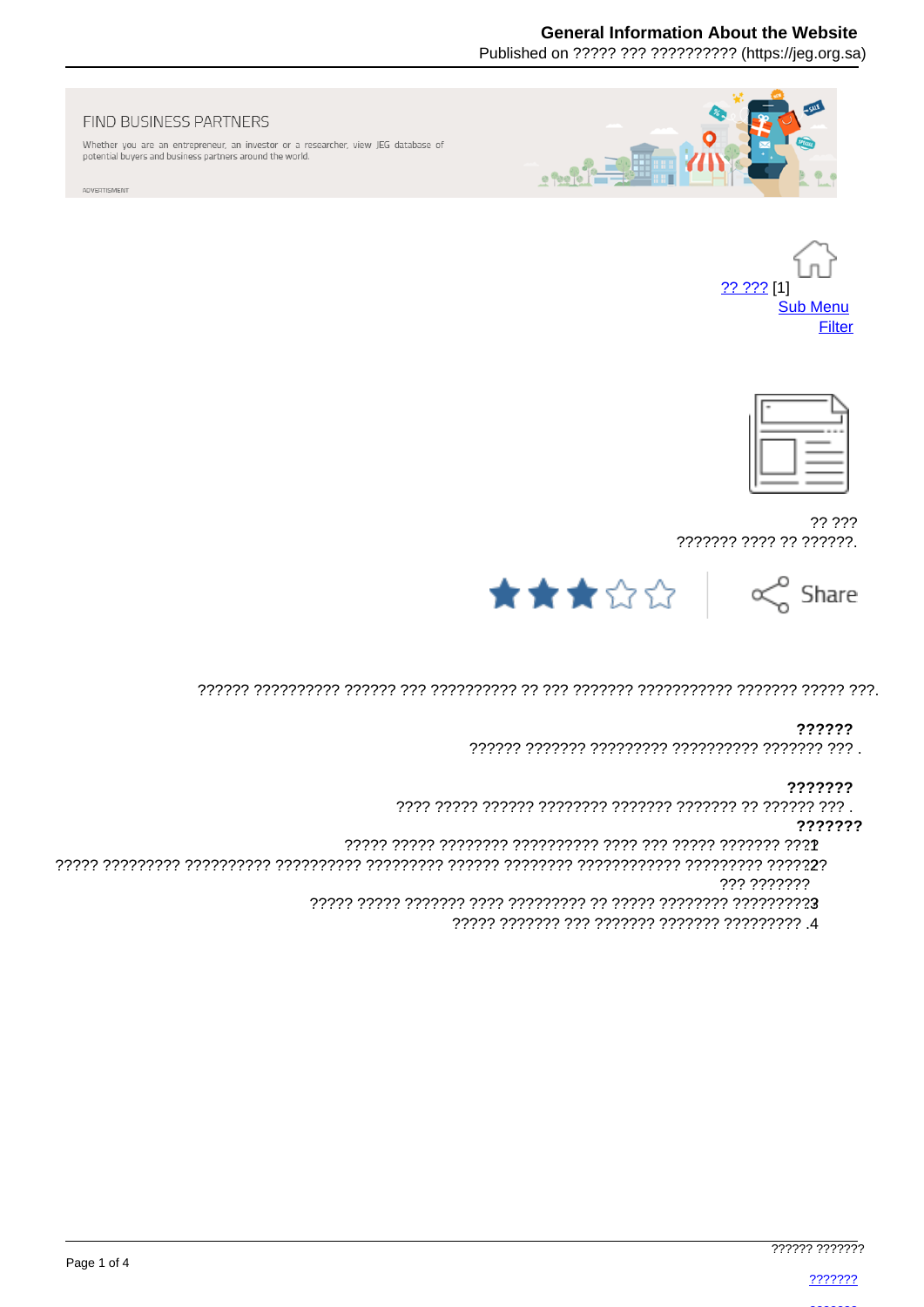?????

????? ?? ???? ?????

222 22222

?????????

???? C2C (?????)

??????? ??????? ?????????

???????

2222 2222222 (22222)

22222 2222222

???????

<u> ???? ????? ????????? ???????</u>

???????? ?????????

????????? (????? )

????? ????????

222222 22222222

????????

???? ???? ??? (????? )

?????? ???????

???? ???????

?????

22222 222222 22222 22222 2222

????? ???? ???????

????? ?????? ?????? ???????

77777 777777777 77777777

22222 22222 22222222

????? ????????? ???????

<u> ????? ???????? ???????</u>

777777 7777777

2222222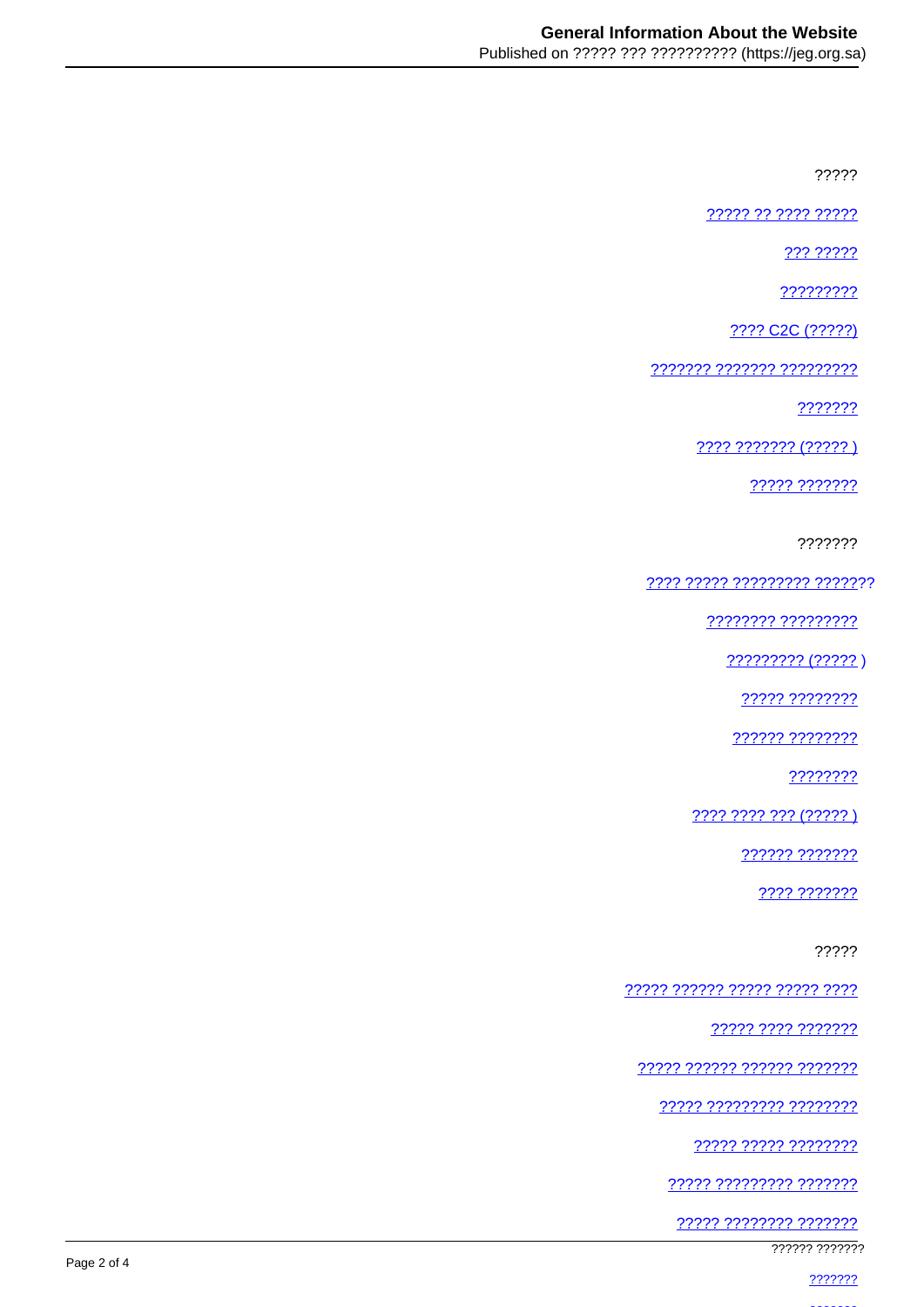?????

???? ?????

???? ???

?????

??????? ??????????

<u> ????????? ???????????</u>

222222 2222222

77777 77777777

?????? ????????

????? ?????

22222 2222222

?????? ?????????

??????

English

???????

?? ???????

22.222

???????

???????

????? ????????

222222 22222222

???? ?????????

Page 3 of 4